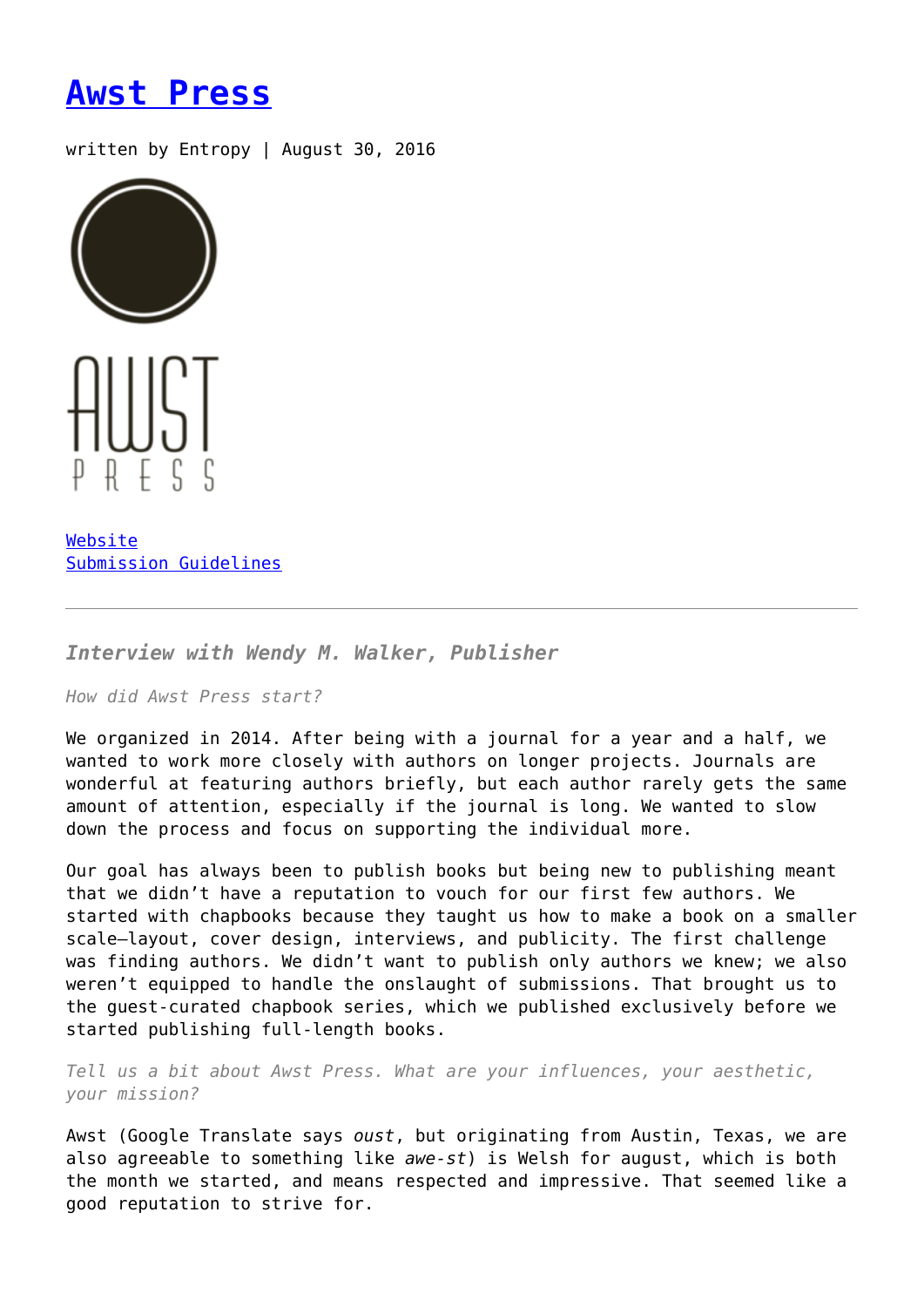There were several things coming into focus for us as we organized—Ferguson, VIDA counts, representation of minorities in publishing, submission fees, compensation, etc. The question was how we'd do things differently than other presses? If we couldn't do something better, why even start it?

Our mission is to reduce racism, sexism, phobia, inequality, and ignorance by publishing impressive work from a diverse group of people, hopefully in an entertaining way but without shying away from topics that may be uncomfortable. We also want to improve the business of publishing. This mission seems even more important today.

Guest curators are chosen to represent different genres, regions, involvements. Each curator is instructed to make their group diverse within different variables. It automatically means that we are going to offer works from different angles, sometimes from opposite sides—religious vs. not religious, MFA/Ph.D. vs. not, writers of color, LGBTQIA, etc. We want diversity to be familiar.

In the beginning, authors shared their publishing experiences—long waits for submission responses, no pay, work posted online for a while but then either removed or hidden by a pay wall—and it gave us goals to achieve. We aren't open for submissions, but we strive to handle things efficiently. We pay for work. We also set up author pages on our website to accumulate previously published work, an interview, a bio, a photo, social media links, and new work. We regularly post updates for them via social media. This extra level of support is meant to help our authors become published more since we may not publish more than 2-4 books a year. We've teed up their information to make it easy for publishers, agents, and readers to get a better sense of them and their work.

*Can you give us a preview of what's current and/or forthcoming from your catalog, as well as what you're hoping to publish in the future?*

Our current book is David Olimpio's *This Is Not a Confession*, a collection of essays focusing on divorce, grief, alcoholism, childhood sexual abuse, and polyamory. It was just listed as a bestseller at SPD. In September, we will be publishing Donald Quist's *Harbors*, a collection of essays about growing up black in America and moving to Thailand. Our third book, *Bronzeville After Dark: 1949* by Vida Cross, is due January 2017. It's a collection of poems referencing her ancestry as a third generation Chicagoan, a Bronzeville resident, the artwork of Archibald J. Motley Jr., and the poetic research of Langston Hughes. After that we are hoping to do a couple of hybrids, a novel, maybe a book of comics, or maybe something interactive.

In addition to these books, we will have our next chapbook series landing around October 2016, our annual essay series in August, and possibly a broadside series in there somewhere.

*What about small/independent press publishing is particularly exciting to you right now?*

Freedom. We do whatever we want as long as we're satisfied with the outcome.